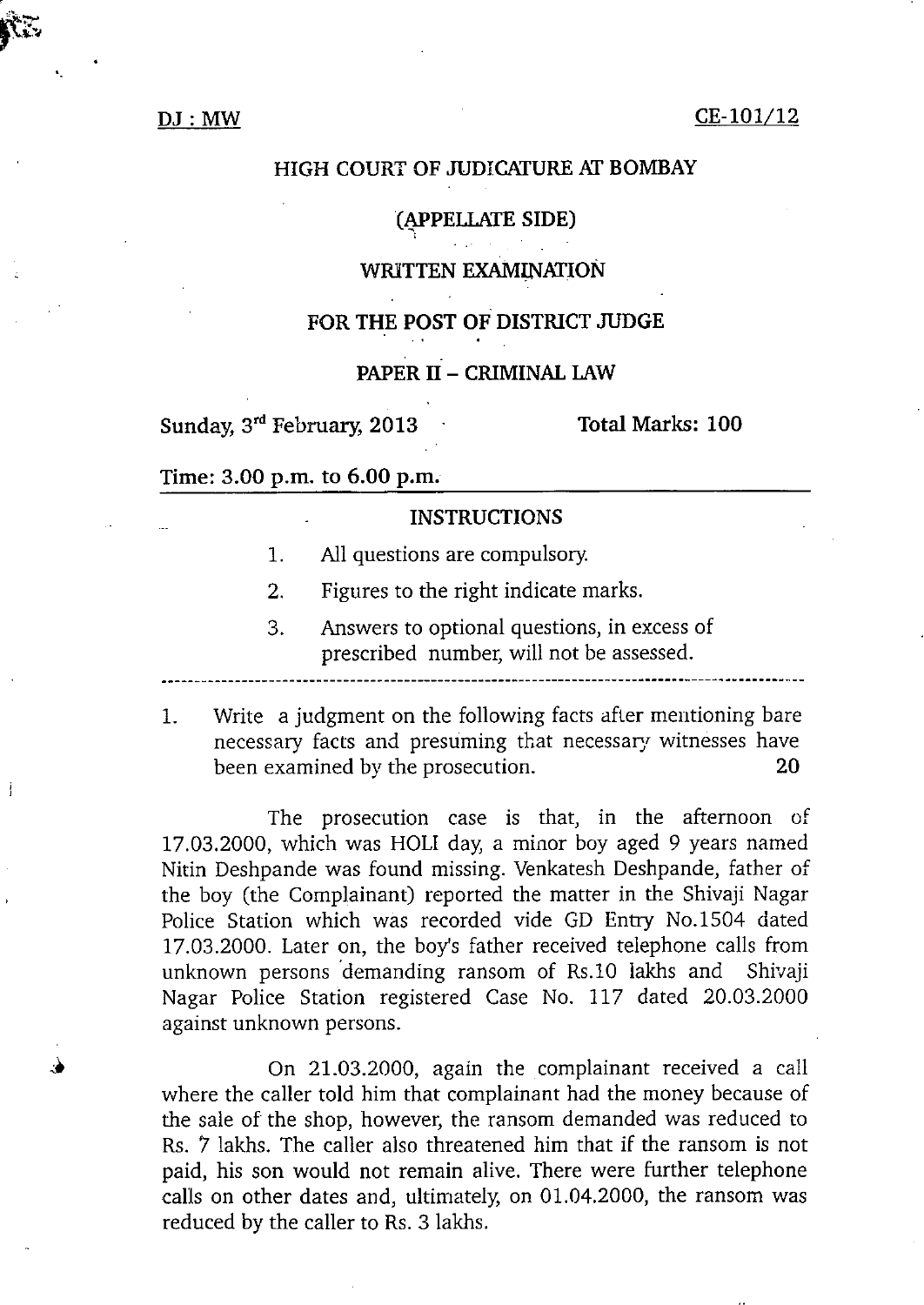Again on 04.04.2000, the Complainant received a telephonic message asking him to go to Pune Railway Station with Rs.3 lakhs wearing a black coloured shirt. He informed the same to the Cantonment Police Station. He along with his relative and the police in civil dress, went to Pune Railway Station but none approached. On enquiry from his'wife, he learnt that another call had been received whereby the caller asked him to go to Satara Station by Koyna Express. Then they proceeded to Satara Station by that train and during the journey one Anil Savant asked the Complainant to get Again on 04.04.2000, the Complainant received a telephonic message asking him to go to Pune Railway Station with Rs.3 lakhs wearing a black coloured shirt. He informed the same to the Cantonment Police Station. He along w down at the next station i.e. Nira, where he would have to hand over the ransom but he refused to get down and went to Satara but none approached, they came back. Again on 13.04.2000, the complainant received a message from the caller to come at Nira Railway Station. When they went there, none came. At night, a raid was conducted by the Pune Police along with the help of Satara Police and they arrested three accused persons, namely, Deepak Kamble, Anil Savant, and Rizwan Shaikh from different places. in Nira and the kidnapped boy Was rescued from the house of Rizwan Shaikh. Later, one of the associates of the accused persons, namely, Albert D'costa was arrested in Pune. It was revealed that Albert D'costa was an ex-employee of the father of the kidnapped boy in his tailoring shop which he had sold. the Pune Police along with the help of Satara Police and they arrested<br>three accused persons, namely, Deepak Kamble, Anil Savant, an<br>Rizwan Shaikh from different places in Nira and the kidnapped bo<br>was rescued from the hou

During investigation, necessary seizure was done. After completion of the investigation, the police filed charge sheet against all the four accused persons. Accused were prosecuted for the offences.

Ţ

a. Mangal Singh was overpowered by the police of Ramgarh for allegedly committing the offence of murder. In the process of being apprehended, Mangal Singh was injured and therefore the policemen escorted him to Ramgarh General Hospital. The two policemen escorted him till the door of examination room and stood outside. During the examination, Mangal Singh confessed to the Doctor that he had actually committed the crime.

This confession is sought to be admitted in evidence against Mangal Singh in the trial.

State relevancy and admissibility of this piece of evidence.

b. 'A', being Z's servant, and entrusted by 'Z' with the care of Z's plate, dishonestly runs away with the plate, without Z's consent.

What offence 'A' has committed?

2

-ft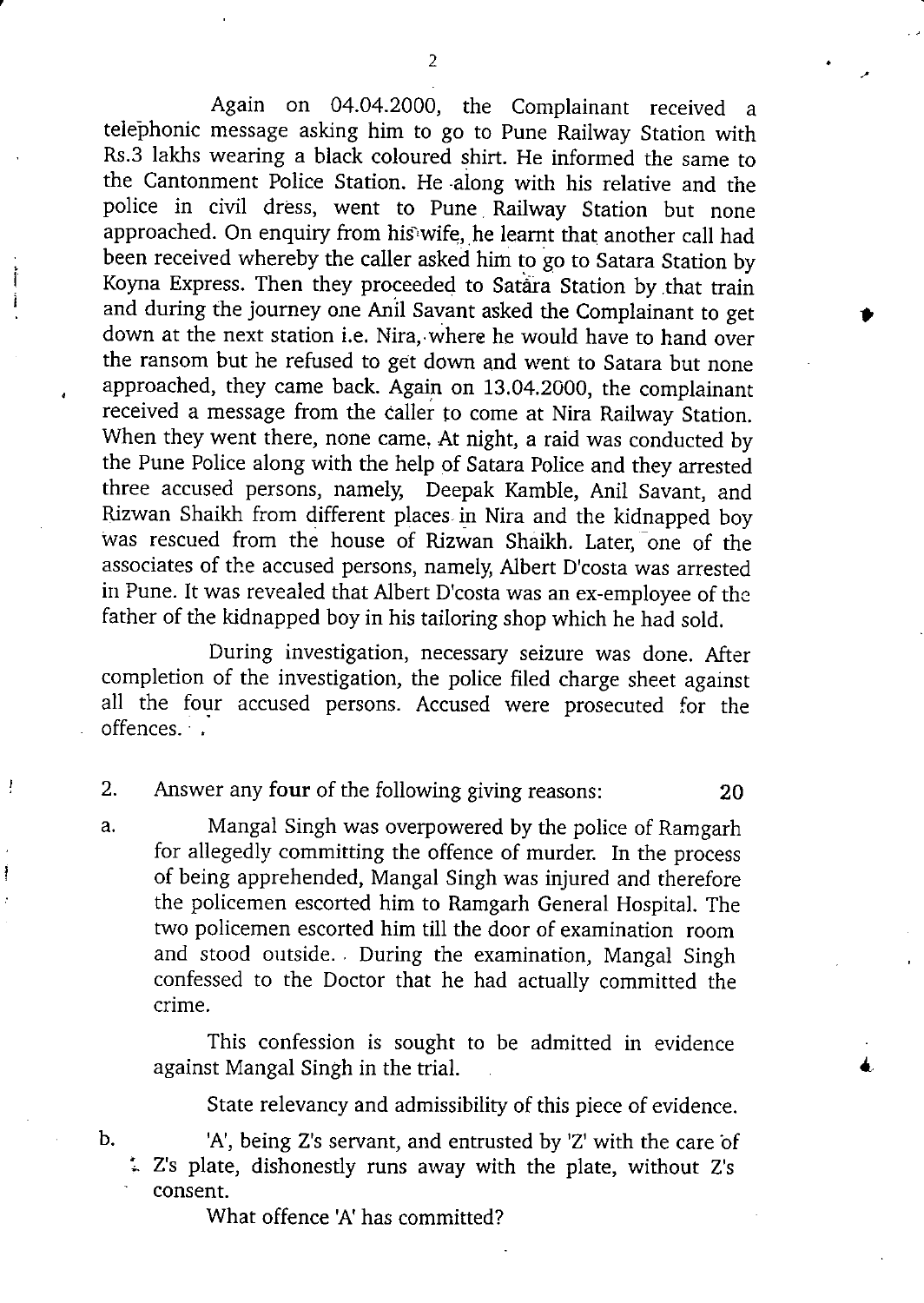$c.$  'A' committed murder of 'B', brother of A's wife( $C'$ ). Soon after committing the murder, 'A' came to his own house and confessed to his *wife* that he has committed murder of 'B'. She therefore lodged first information report at the Police Station. As a result of murder, relations between 'A' and his wife became strained ultimately resulting. into divorce. Thereafter, 'A' came to be tried for murder of 'B'.

During the trial 'C' came to be summoned to give evidence against 'A'. 'A' had resisted prosecution's prayer for summoning 'C' as witness. 'C' gave her evidence whereby extra judicial confession made by 'A' gets proved. There is no other evidence in the case.

Will prosecution succeed?

a

 $\mathbf{I}$ 

 

d. It is a case for offence punishable u/s. 138 of the Negotiable Instruments Act, 1881. The complainant had, after dishonour of a cheque issued in his favour, taken steps to serve upon the accused, drawer of the cheque a notice under clause (b) of proviso to Sec. 138 of the N.J. Act. No complaint was, however filed by the complainant despite failure of the accused to arrange the payment of the amount covered by the cheque. Instead, the complainant payee of the cheque presented the cheque for collection, once again, which was dishonoured a second time for want of sufficient funds. Another notice was served on the drawer of the cheque to arrange payment within statutory period of receipt of the said notice. Only after failure of drawer to do so, the payee filed complaint against the drawer u/s 138 of the N.I. Act.

After entering appearance, the drawer moved Sessions Court in Revision seeking discharge on the ground that payee could not create more than one cause of action in respect of a single cheque and the complaint in question having been filed on the basis of'the second presentation and resultant second cause of action, was not maintainable.

Will the drawer(accused) succeed?

(Note: All other statutory requirements to constitute an offence u/s. 138 of N.I.Act were forthcoming in the case.)

e. 'A' under the influence of passion excited by a provocation given by 'Z', in the presence of Z's sister 'Y, intentionally kills Y. Can 'A' be held guilty? If yes, for what offence? If no, why?

3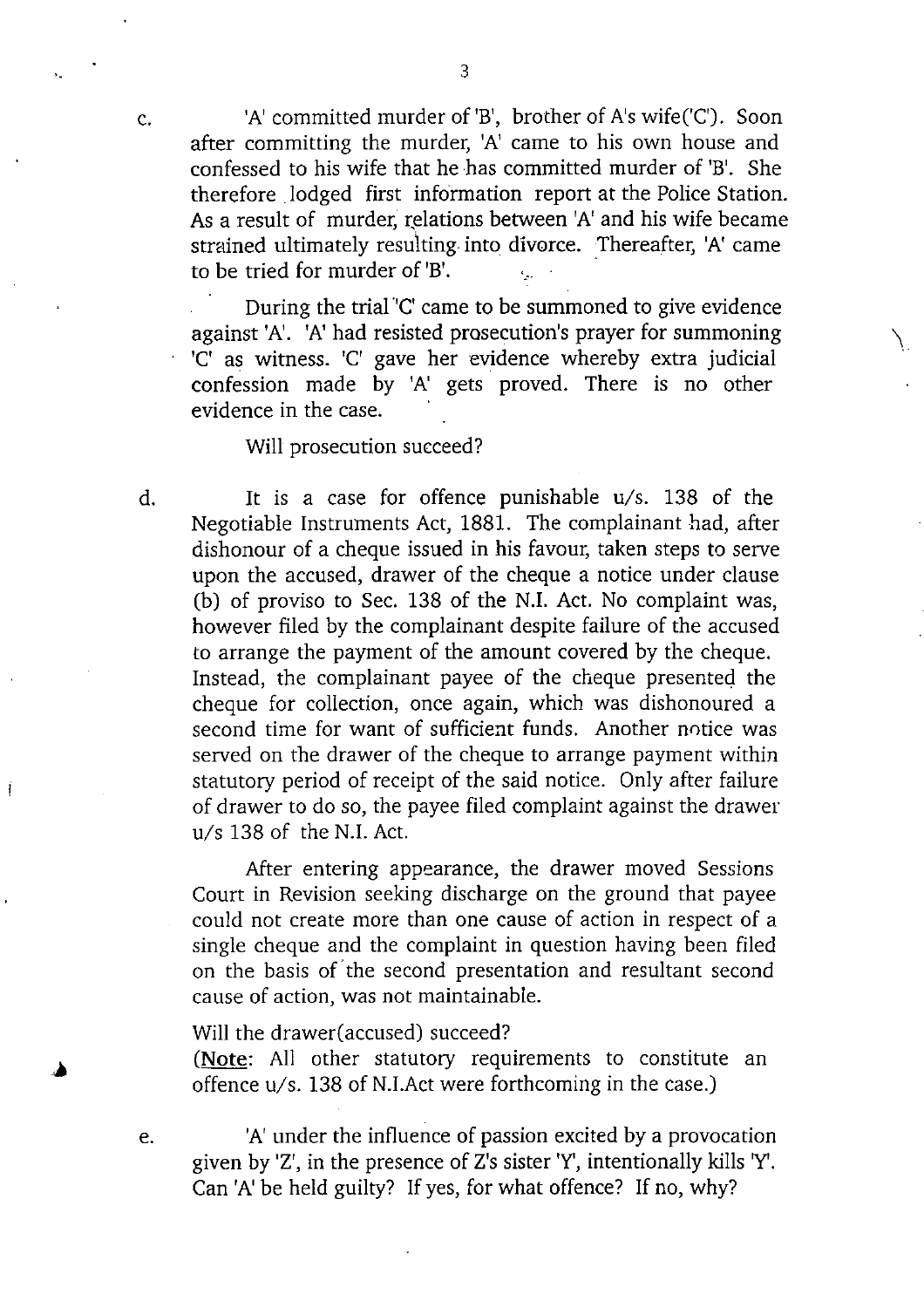f. 'A' a minor girl was proceeding to her school. A day earlier, she had a quarrel with 'B' a shop owner, 'C' her land lady and 'D' and 'F', the servants of the shop owner. When 'A' was about to reach her school, 'B', 'C', 'D' and 'F' caught her. 'C' and 'F' caught hold of her while 'B' and 'D' committed rape of 'A'. All were charged to have committed Gang rape. 'A' a minor girl was proceeding to her school. A day earlies<br>
she had a quarrel with 'B' a shop owner, 'C' her land lady and 'D<br>
and 'F', the servants of the shop owner. When 'A' was about to<br>
reach her school, 'B', 'C', '

4

Discuss legal position about C's liability.

- g. Can a Court of Sessions take cognizance of an offence without a case being committed to.it? If yes, discuss the legal provisions in that regard. 3. Can a Court of Sessions take cognizance of an offence<br>without a case being committed to it? If yes, discuss the legal<br>provisions in that regard.<br>3. "All murders are culpable homicides but all culpable homicides<br>are not
- 
- 4. State relevant provisions of Code of Criminal Procedure<br>
1 are not murders". Discuss.<br>
4. State relevant provisions of Code of Criminal Procedure<br>
1 regarding Tender of Pardon. When and how it can be forfeited? ss the leg<br>Procedu:<br>Forfeited<br>Corfeited 10

OR

Explain principle of "Double Jeopardy" under the Constitution of India and the Code of Criminal Procedure. State exceptions thereto? What does issue estoppel mean? provisions in that regard.<br>
3. "All murders are culpable homicides but all culpable homicides<br>
are not murders". Discuss. 10<br>
4. State relevant provisions of Code of Criminal Procedure<br>
regarding Tender of Pardon. When and of India and the Code of Criminal Procedure. State exceptions<br>thereto? What does issue estoppel mean?<br>5. Write short notes on any two of the following:<br>10. The Bargaining.<br>11. Intention, motive, preparation and attempt to

- - I. Plea Bargaining.

Ť

- II. Intention, motive, preparation and attempt to commit offence. I. Frea Bargain<br>II. Intention, m<br>offence.<br>III. Conclusive p<br>IV. Plea of Alibi.<br>V. Presumption
- III. Conclusive proof.
- 
- III. Conclusive proof.<br>IV. Plea of Alibi.<br>V. Presumption as to electronic agreements, electronic records and digital signatures.

# Distinguish between any two of the following:<br>
a. Rape and Adultery.<br>
b. Theft and Extortion.<br>
c. Kidnapping and Abduction.<br>
d. Criminal breach of trust and Misappropri

- a. Rape and Adultery.
- b. Theft and Extortion.
- 
- d. Criminal breach of trust and Misappropriation of property.
- e. EI.R. and Complaint.
- 7. What is primary and Abduction.<br>
7. What is primary and secondary evidence? State cases in which<br>  $\pm$  secondary evidence relating to documents may be given.<br>
10<br>
OR

OR